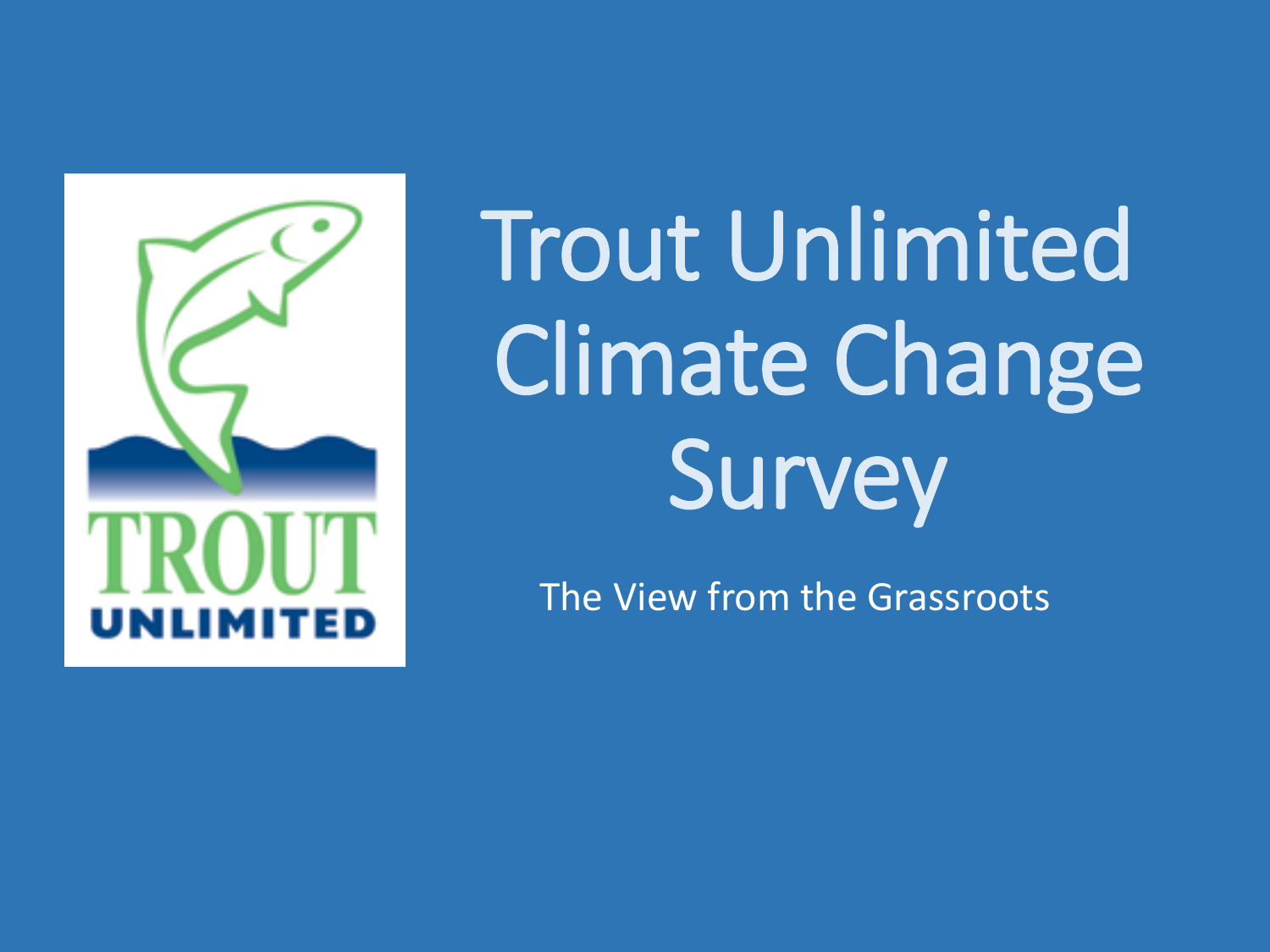## Trout Unlimited Climate Change Survey

- Invitation to participate in survey sent to all TU members
- 4347 completed the survey
- Survey in field between May and August of 2017
- Percentage of responses by region
	- Northeast 24%
	- Midwest 18%
	- Southeast 17%
	- Mountain West 15%
	- West  $-12%$
	- Did not indicate state 14%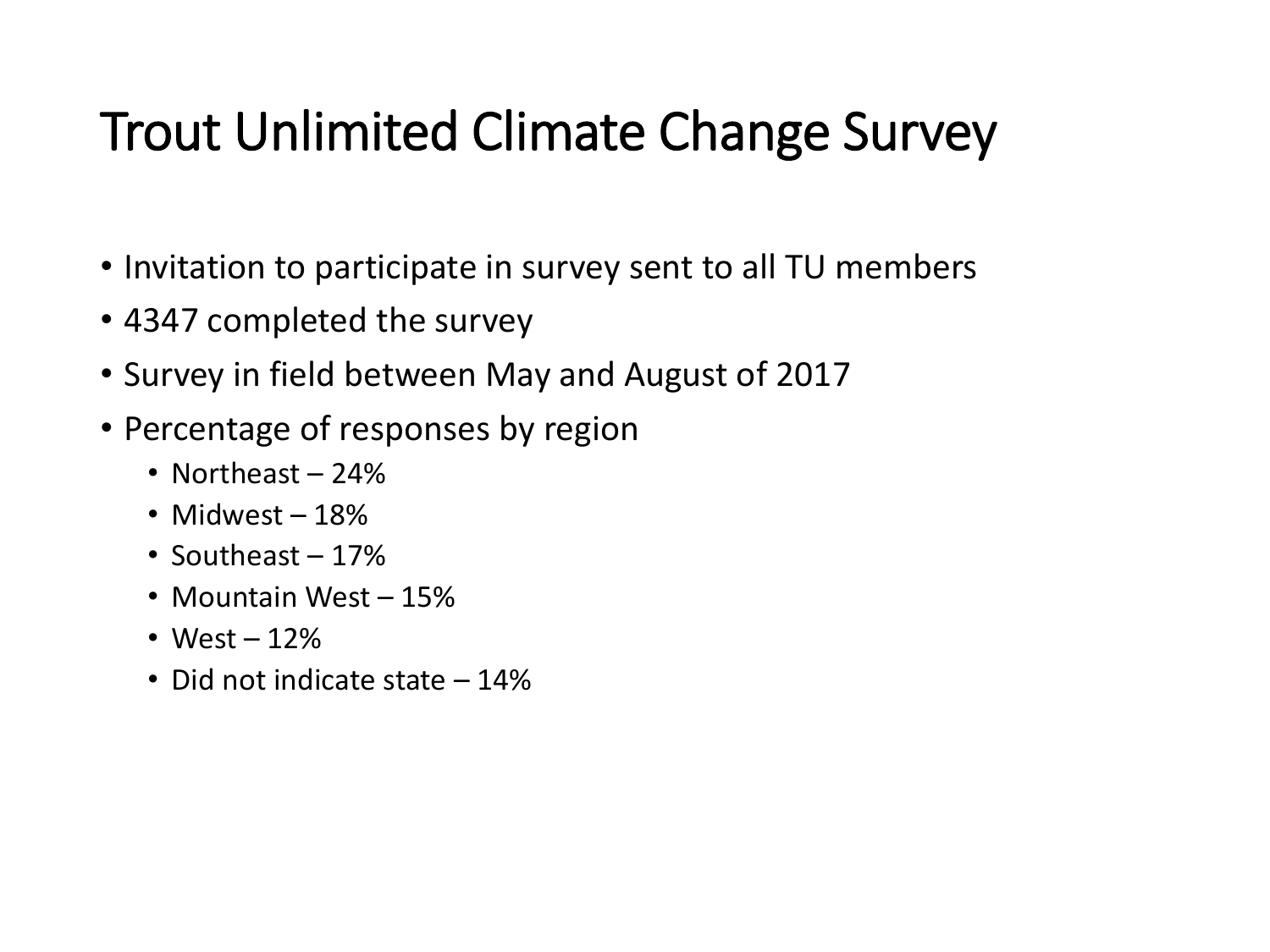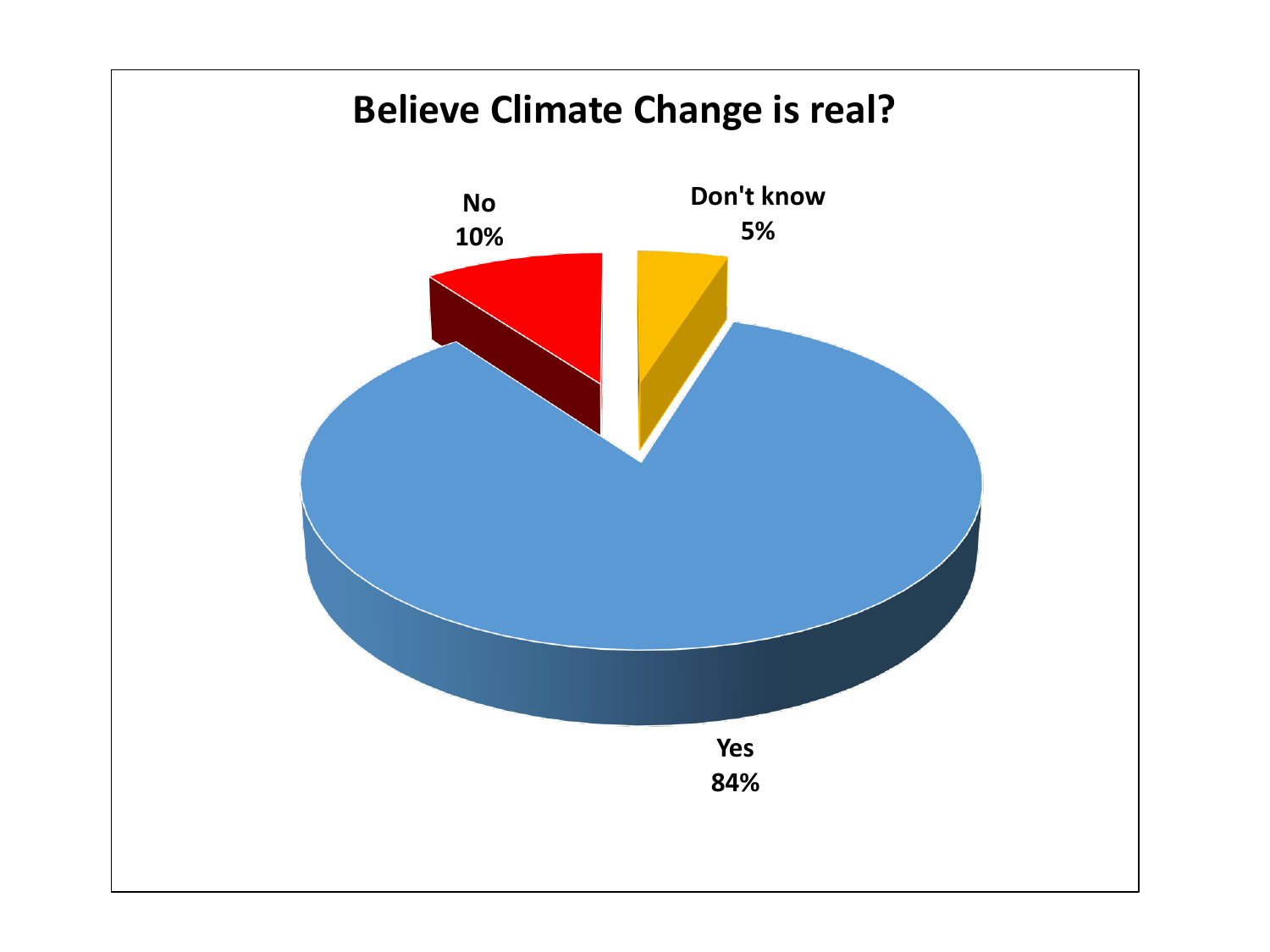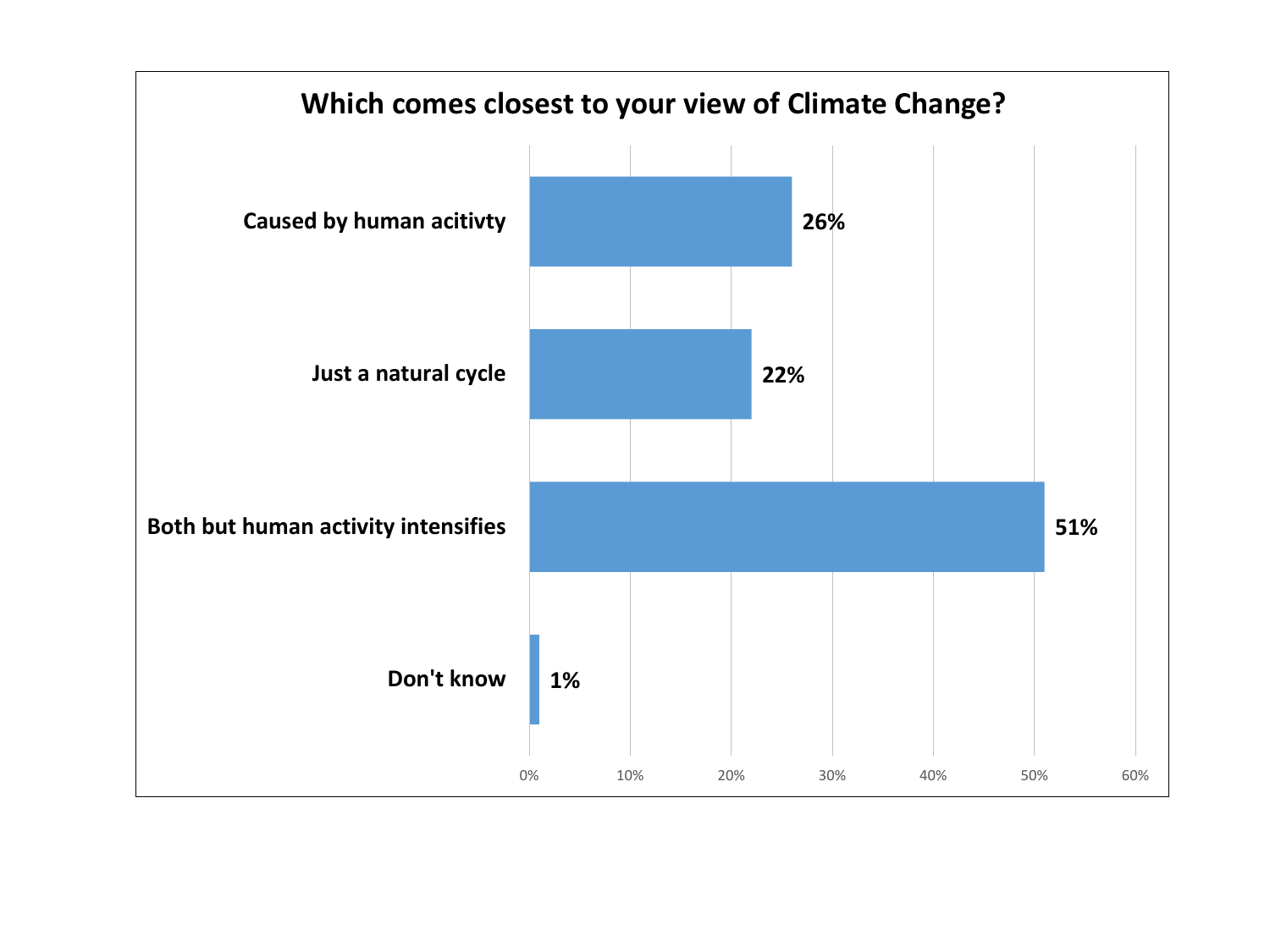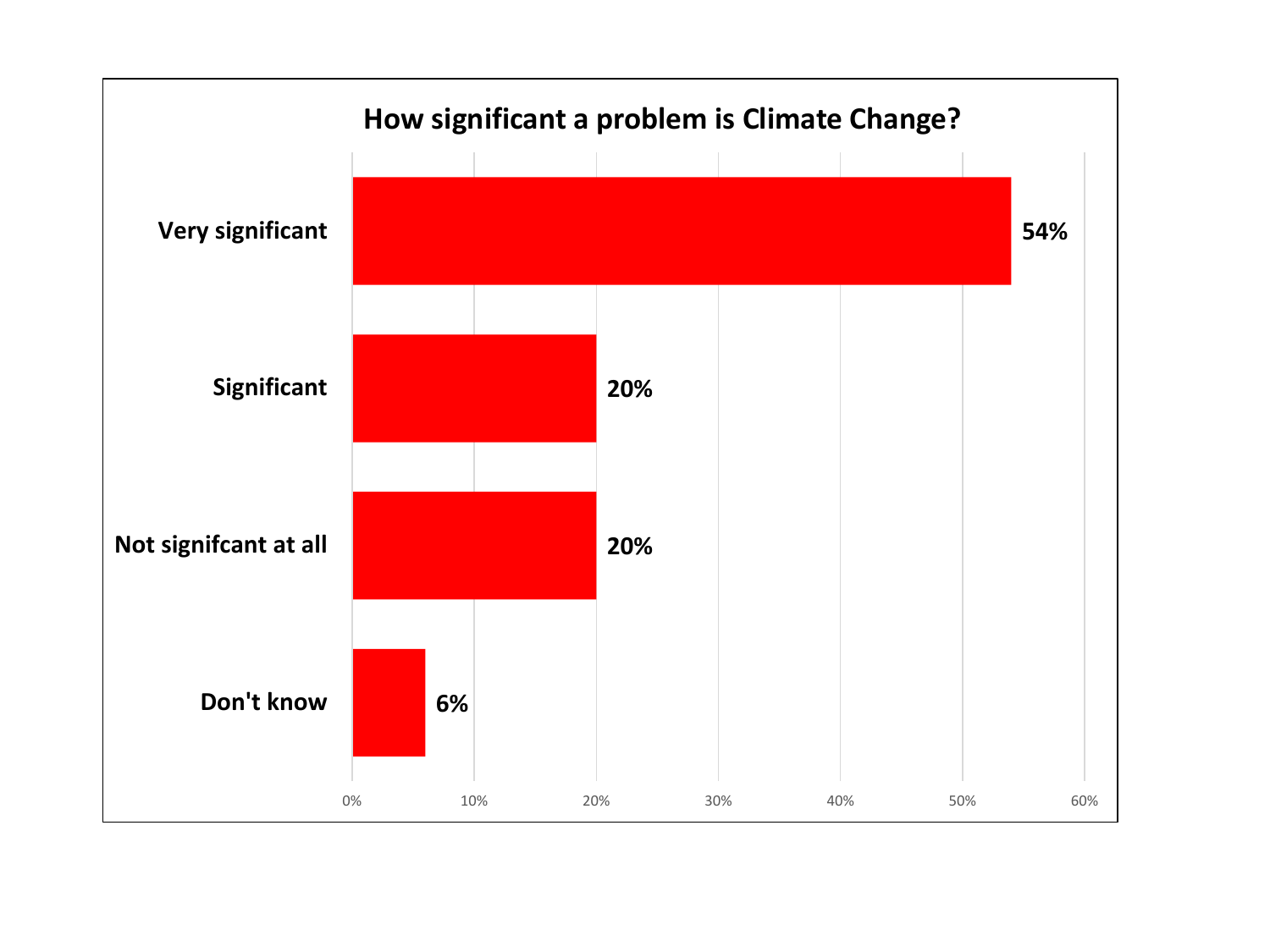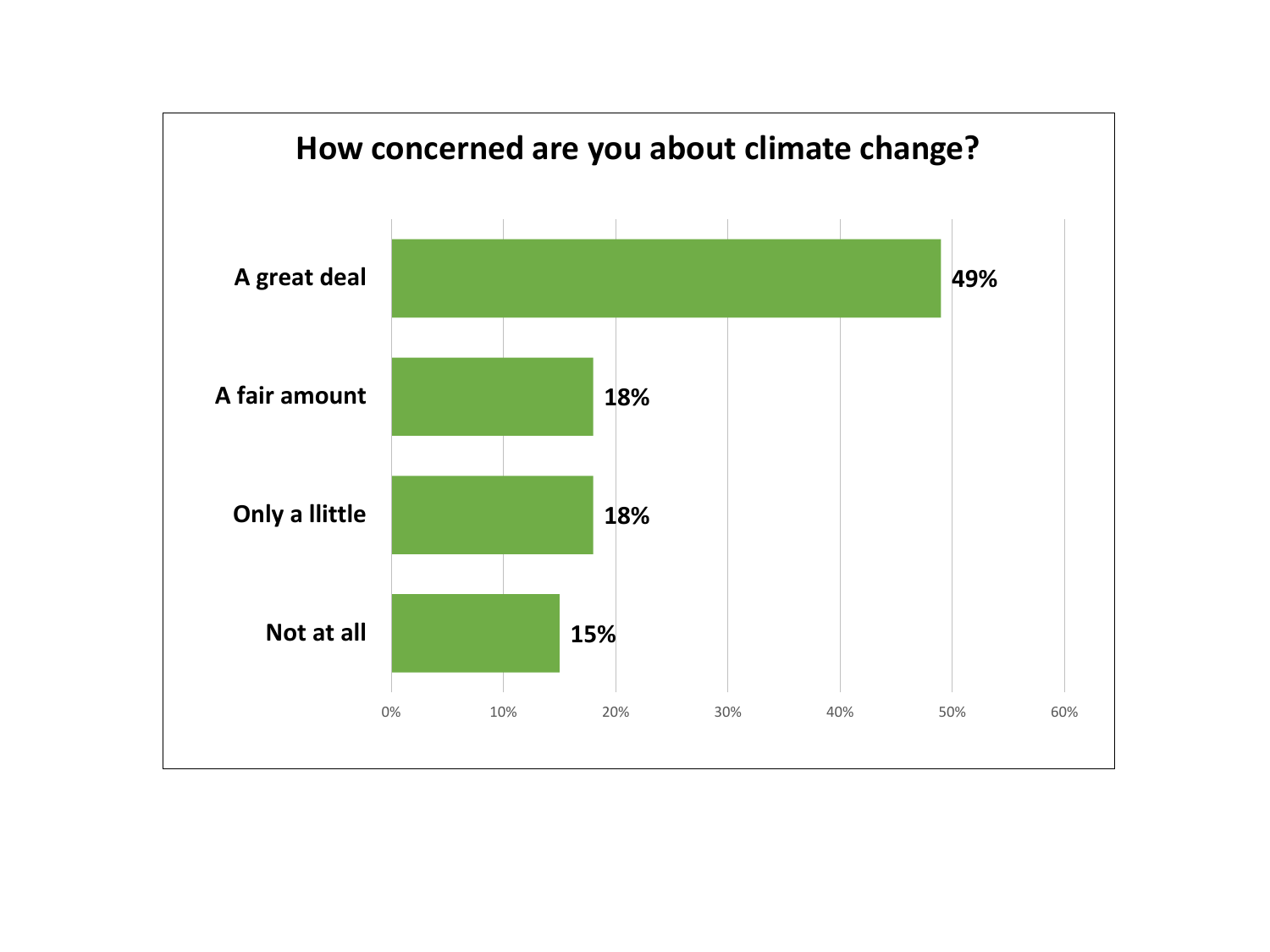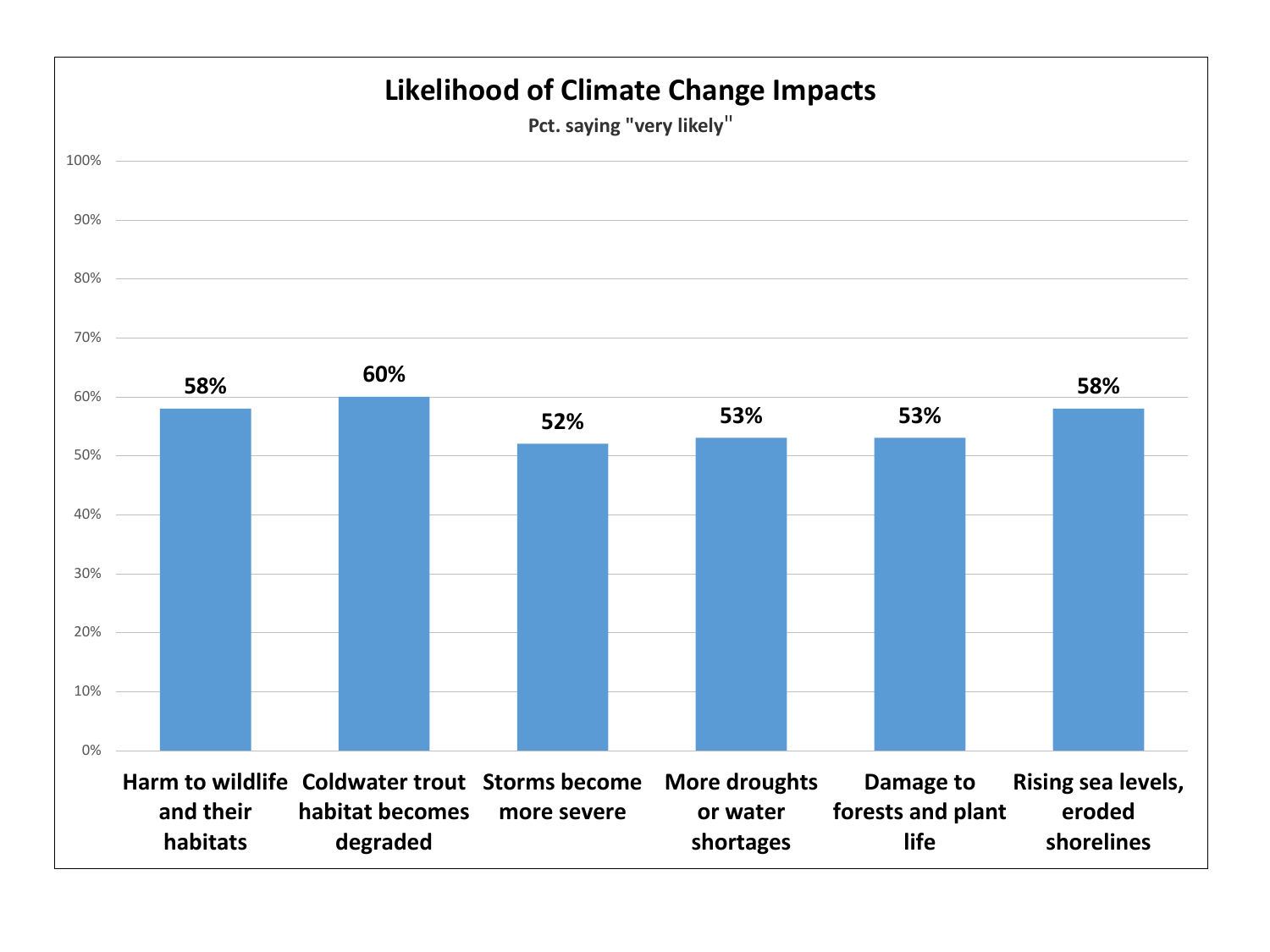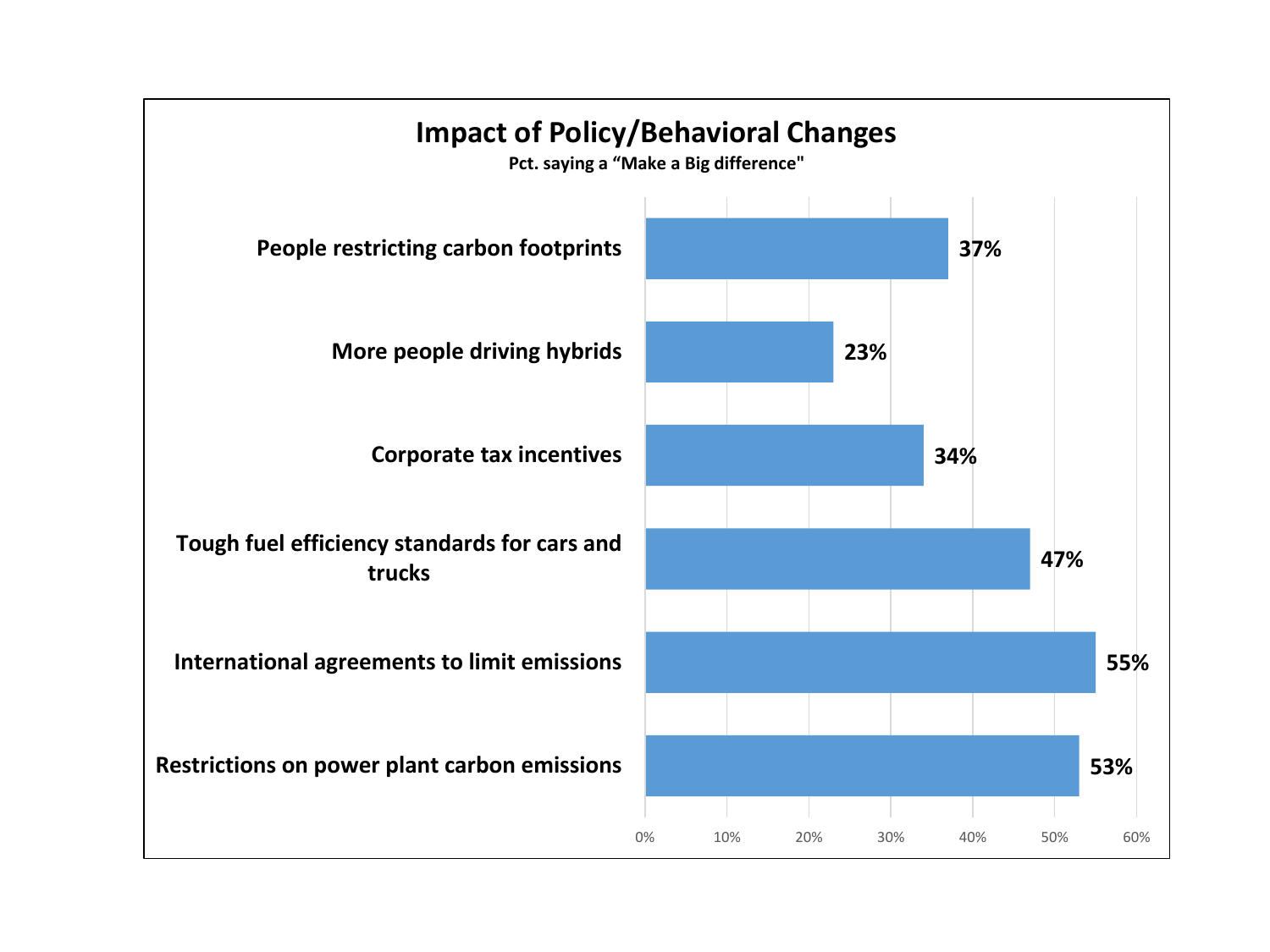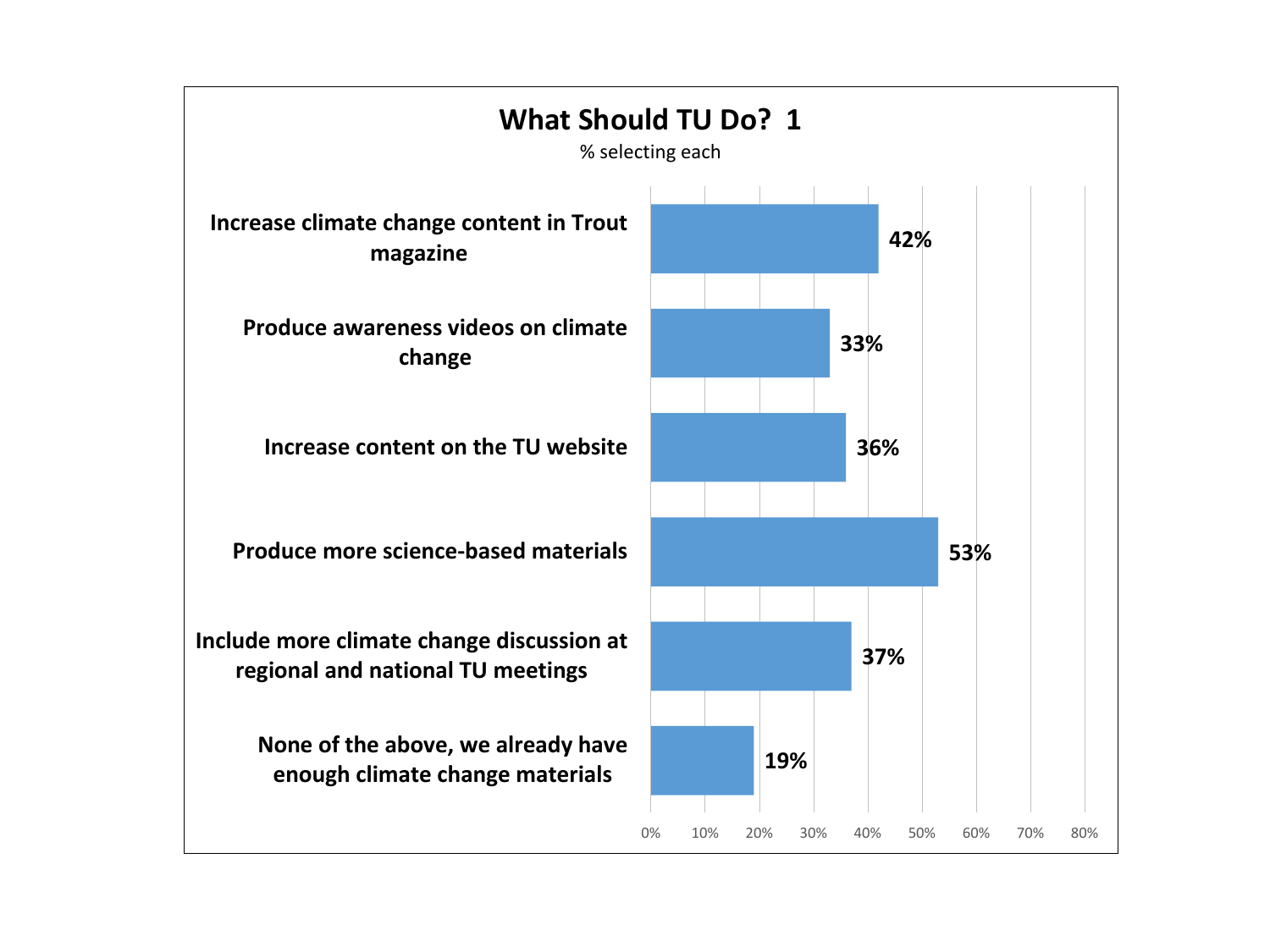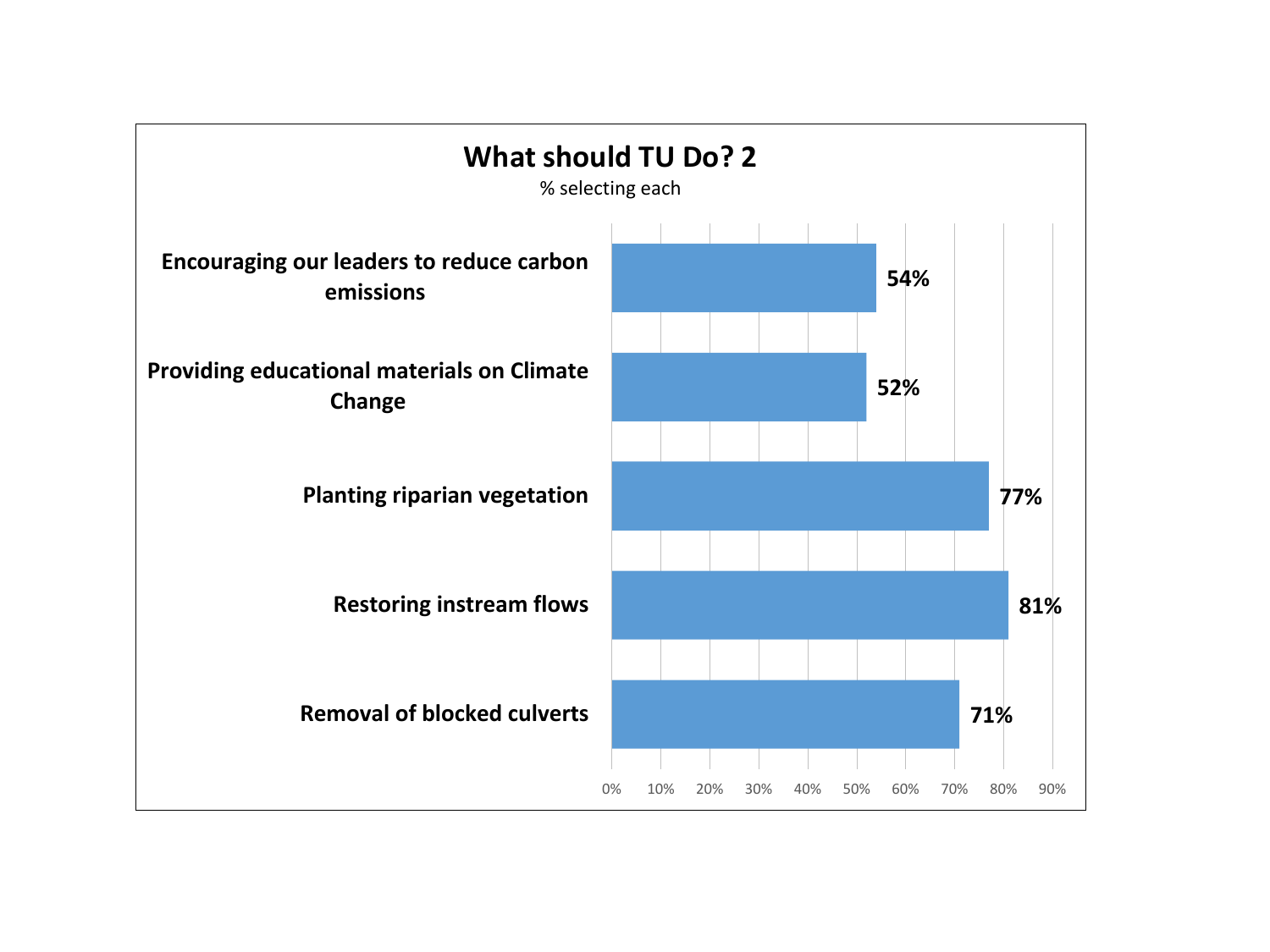